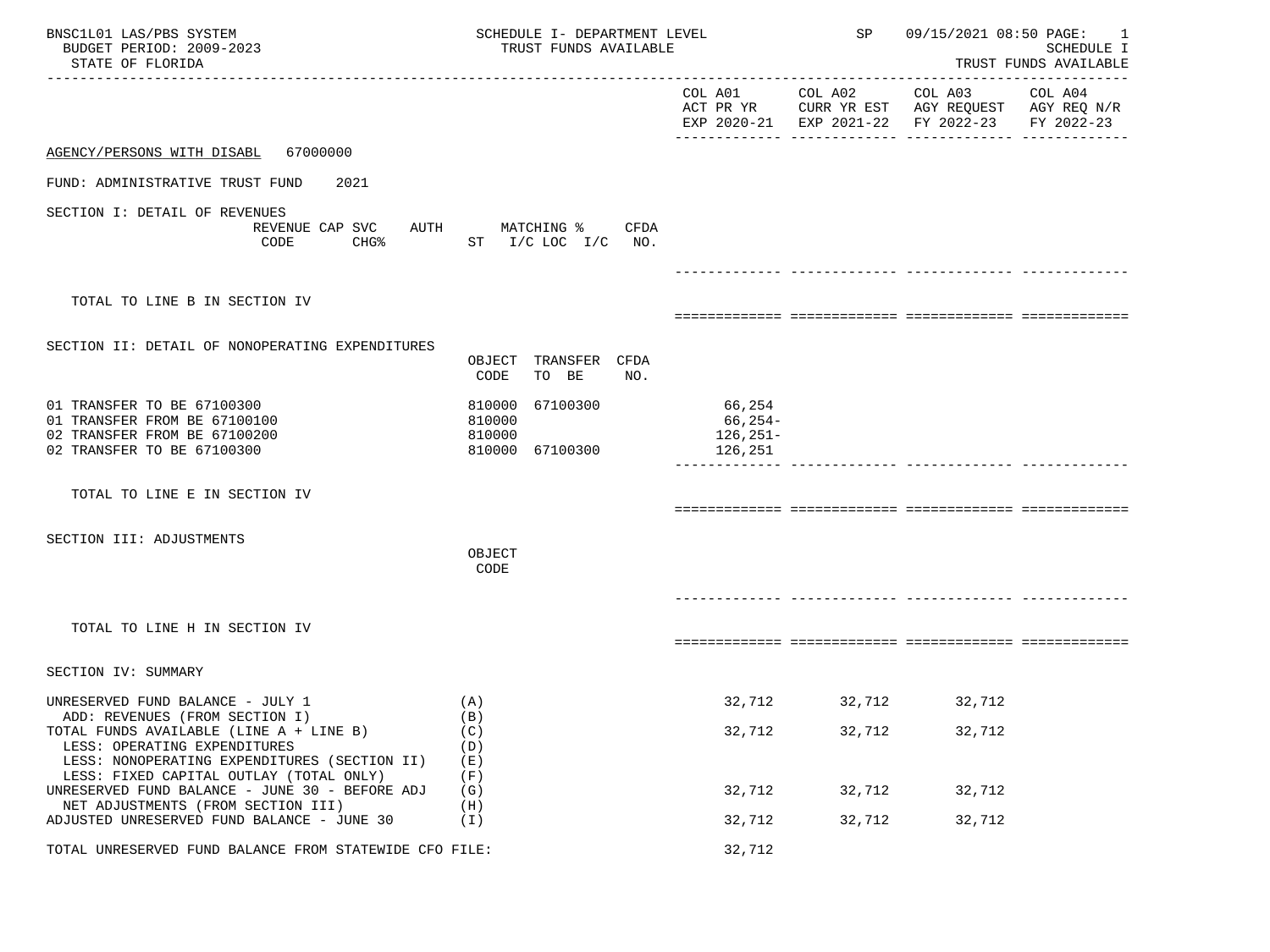| BNSC1L01 LAS/PBS SYSTEM<br>BUDGET PERIOD: 2009-2023<br>STATE OF FLORIDA | SCHEDULE I- DEPARTMENT LEVEL<br>TRUST FUNDS AVAILABLE |                                              |                                     | SP                                    | 09/15/2021 08:50 PAGE:               | $\overline{\phantom{a}}$<br>SCHEDULE I<br>TRUST FUNDS AVAILABLE |
|-------------------------------------------------------------------------|-------------------------------------------------------|----------------------------------------------|-------------------------------------|---------------------------------------|--------------------------------------|-----------------------------------------------------------------|
|                                                                         |                                                       |                                              | COL A01<br>ACT PR YR<br>EXP 2020-21 | COL A02<br>CURR YR EST<br>EXP 2021-22 | COL A03<br>AGY REQUEST<br>FY 2022-23 | COL A04<br>AGY REQ N/R<br>FY 2022-23                            |
| AGENCY/PERSONS WITH DISABL 67000000                                     |                                                       |                                              |                                     |                                       |                                      |                                                                 |
| FUND: ADMINISTRATIVE TRUST FUND<br>2021                                 |                                                       |                                              |                                     |                                       |                                      |                                                                 |
|                                                                         |                                                       |                                              |                                     |                                       |                                      |                                                                 |
| SCHEDULE IB: DETAIL OF UNRESERVED FUND BALANCE                          | FUNDING SOURCE<br>STATE(S)                            | RESTRICTED(R)<br>NONSTATE(N) UNRESTRICTED(U) |                                     |                                       |                                      |                                                                 |
| 01 EQUITY TRANSFER FROM DCF                                             | S                                                     | U                                            |                                     | 32,712 32,712 32,712                  |                                      |                                                                 |
| ADJUSTED UNRESERVED FUND BALANCE - JUNE 30                              |                                                       |                                              |                                     | 32,712 32,712 32,712                  |                                      |                                                                 |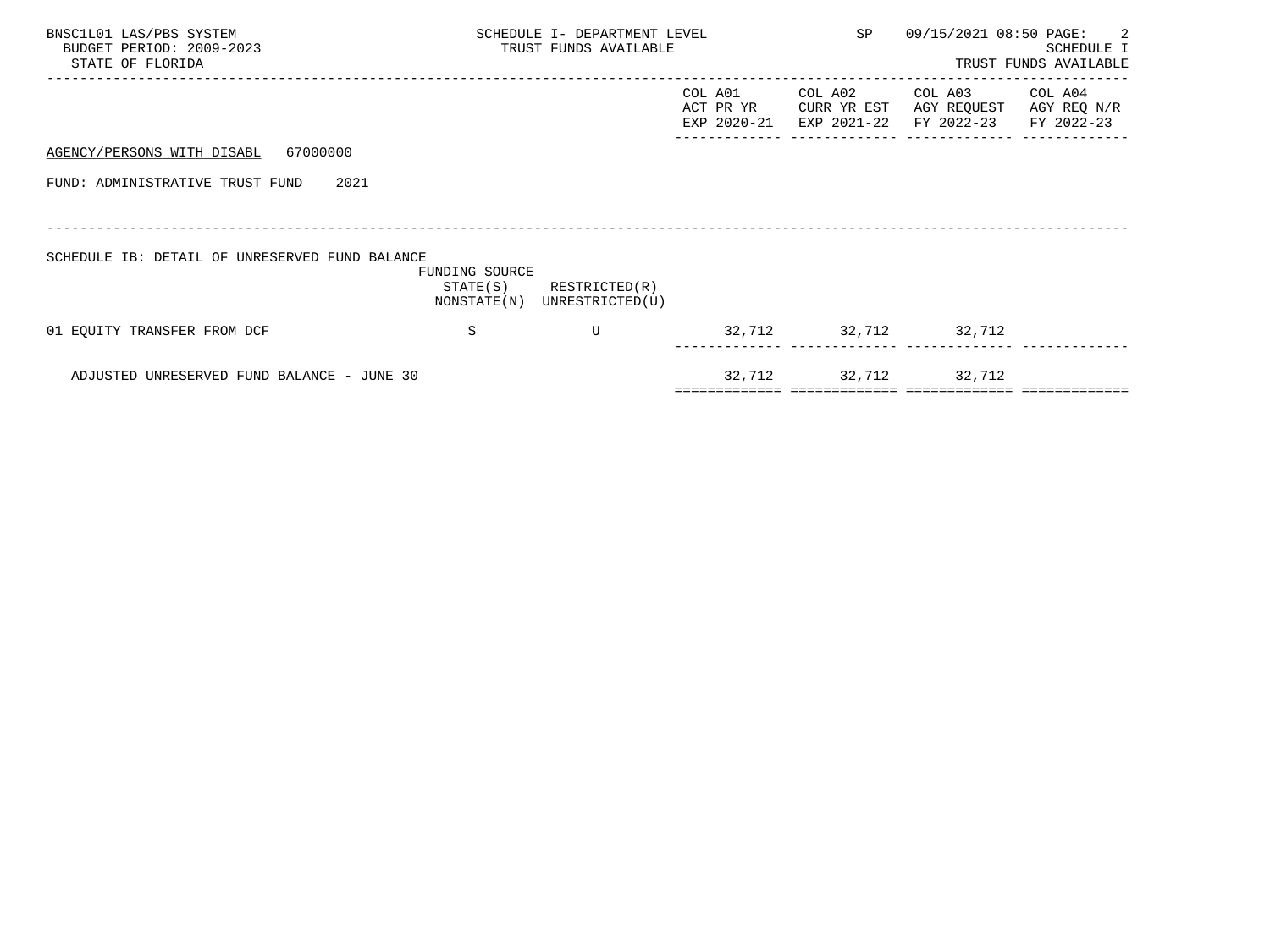| BNSC1L01 LAS/PBS SYSTEM<br>BUDGET PERIOD: 2009-2023<br>STATE OF FLORIDA                                                                                                                              | SCHEDULE I- DEPARTMENT LEVEL<br>TRUST FUNDS AVAILABLE |                 | SP            | 09/15/2021 08:50 PAGE:<br>SCHEDULE I<br>TRUST FUNDS AVAILABLE                                  |                       |
|------------------------------------------------------------------------------------------------------------------------------------------------------------------------------------------------------|-------------------------------------------------------|-----------------|---------------|------------------------------------------------------------------------------------------------|-----------------------|
|                                                                                                                                                                                                      |                                                       | COL A01 COL A02 |               | COL A03<br>ACT PR YR CURR YR EST AGY REQUEST AGY REQ N/R<br>EXP 2020-21 EXP 2021-22 FY 2022-23 | COL A04<br>FY 2022-23 |
| AGENCY/PERSONS WITH DISABL 67000000                                                                                                                                                                  |                                                       |                 |               |                                                                                                |                       |
| FUND: FEDERAL GRANTS TRUST FUND<br>2261                                                                                                                                                              |                                                       |                 |               |                                                                                                |                       |
| SECTION I: DETAIL OF REVENUES<br>REVENUE CAP SVC<br>CHG <sup>8</sup><br>CODE                                                                                                                         | AUTH<br>MATCHING %<br>CFDA<br>ST I/C LOC I/C NO.      |                 |               |                                                                                                |                       |
|                                                                                                                                                                                                      |                                                       |                 |               |                                                                                                |                       |
| TOTAL TO LINE B IN SECTION IV                                                                                                                                                                        |                                                       |                 |               |                                                                                                |                       |
| SECTION II: DETAIL OF NONOPERATING EXPENDITURES                                                                                                                                                      | OBJECT TRANSFER CFDA<br>CODE<br>TO BE<br>NO.          |                 |               |                                                                                                |                       |
| TOTAL TO LINE E IN SECTION IV                                                                                                                                                                        |                                                       |                 |               |                                                                                                |                       |
| SECTION III: ADJUSTMENTS                                                                                                                                                                             | OBJECT<br>CODE                                        |                 |               |                                                                                                |                       |
| 06 PRIOR YEAR A/P ADJUSTMENT                                                                                                                                                                         | 991000                                                | 297             |               |                                                                                                |                       |
| TOTAL TO LINE H IN SECTION IV                                                                                                                                                                        |                                                       | 297             |               |                                                                                                |                       |
| SECTION IV: SUMMARY                                                                                                                                                                                  |                                                       |                 |               |                                                                                                |                       |
| UNRESERVED FUND BALANCE - JULY 1                                                                                                                                                                     | (A)                                                   |                 | 39,507 39,804 | 39,804                                                                                         |                       |
| ADD: REVENUES (FROM SECTION I)<br>TOTAL FUNDS AVAILABLE (LINE A + LINE B)<br>LESS: OPERATING EXPENDITURES<br>LESS: NONOPERATING EXPENDITURES (SECTION II)<br>LESS: FIXED CAPITAL OUTLAY (TOTAL ONLY) | (B)<br>(C)<br>(D)<br>(E)<br>(F)                       | 39,507          | 39,804        | 39,804                                                                                         |                       |
| UNRESERVED FUND BALANCE - JUNE 30 - BEFORE ADJ<br>NET ADJUSTMENTS (FROM SECTION III)                                                                                                                 | (G)<br>(H)                                            | 39,507<br>297   | 39,804        | 39,804                                                                                         |                       |
| ADJUSTED UNRESERVED FUND BALANCE - JUNE 30                                                                                                                                                           | (I)                                                   | 39,804          | 39,804        | 39,804                                                                                         |                       |
| TOTAL UNRESERVED FUND BALANCE FROM STATEWIDE CFO FILE:                                                                                                                                               |                                                       | 39,507          |               |                                                                                                |                       |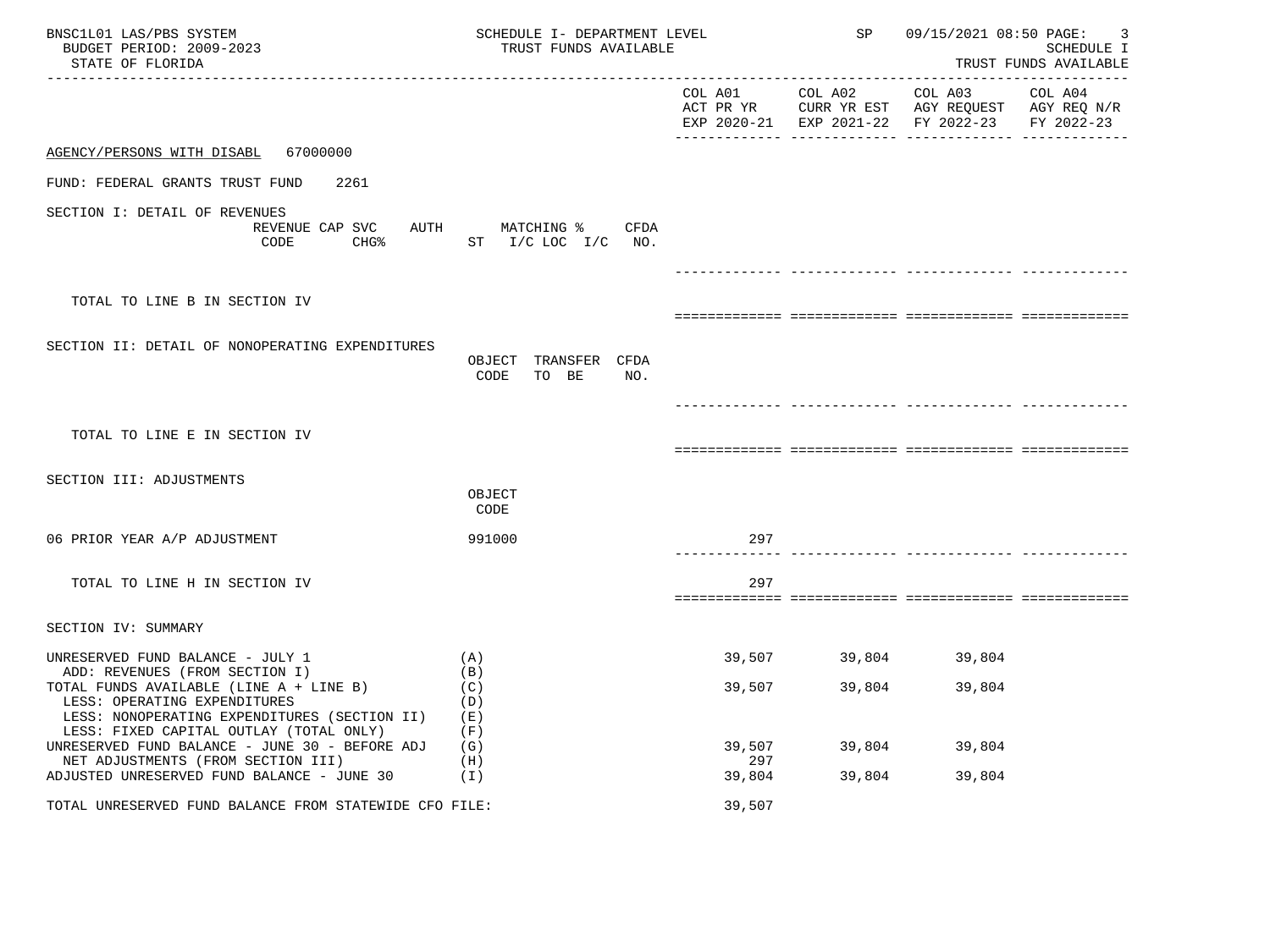| BNSC1L01 LAS/PBS SYSTEM<br>BUDGET PERIOD: 2009-2023<br>STATE OF FLORIDA | SCHEDULE I- DEPARTMENT LEVEL<br>TRUST FUNDS AVAILABLE |                                  |                                     | SP                                    | 09/15/2021 08:50 PAGE:               | $\overline{4}$<br>SCHEDULE I<br>TRUST FUNDS AVAILABLE |
|-------------------------------------------------------------------------|-------------------------------------------------------|----------------------------------|-------------------------------------|---------------------------------------|--------------------------------------|-------------------------------------------------------|
|                                                                         |                                                       |                                  | COL A01<br>ACT PR YR<br>EXP 2020-21 | COL A02<br>CURR YR EST<br>EXP 2021-22 | COL A03<br>AGY REQUEST<br>FY 2022-23 | COL A04<br>AGY REQ N/R<br>FY 2022-23                  |
| 67000000<br>AGENCY/PERSONS WITH DISABL                                  |                                                       |                                  |                                     |                                       |                                      |                                                       |
| FUND: FEDERAL GRANTS TRUST FUND<br>2261                                 |                                                       |                                  |                                     |                                       |                                      |                                                       |
|                                                                         |                                                       |                                  |                                     |                                       |                                      |                                                       |
| SCHEDULE IB: DETAIL OF UNRESERVED FUND BALANCE                          | FUNDING SOURCE<br>STATE(S)<br>NONSTATE(N)             | RESTRICTED(R)<br>UNRESTRICTED(U) |                                     |                                       |                                      |                                                       |
| 01 EQUITY TRANSFER FROM DCF                                             | S                                                     | U                                |                                     | 39,804 39,804 39,804                  |                                      |                                                       |
| ADJUSTED UNRESERVED FUND BALANCE - JUNE 30                              |                                                       |                                  | 39,804                              | 39,804 39,804                         |                                      |                                                       |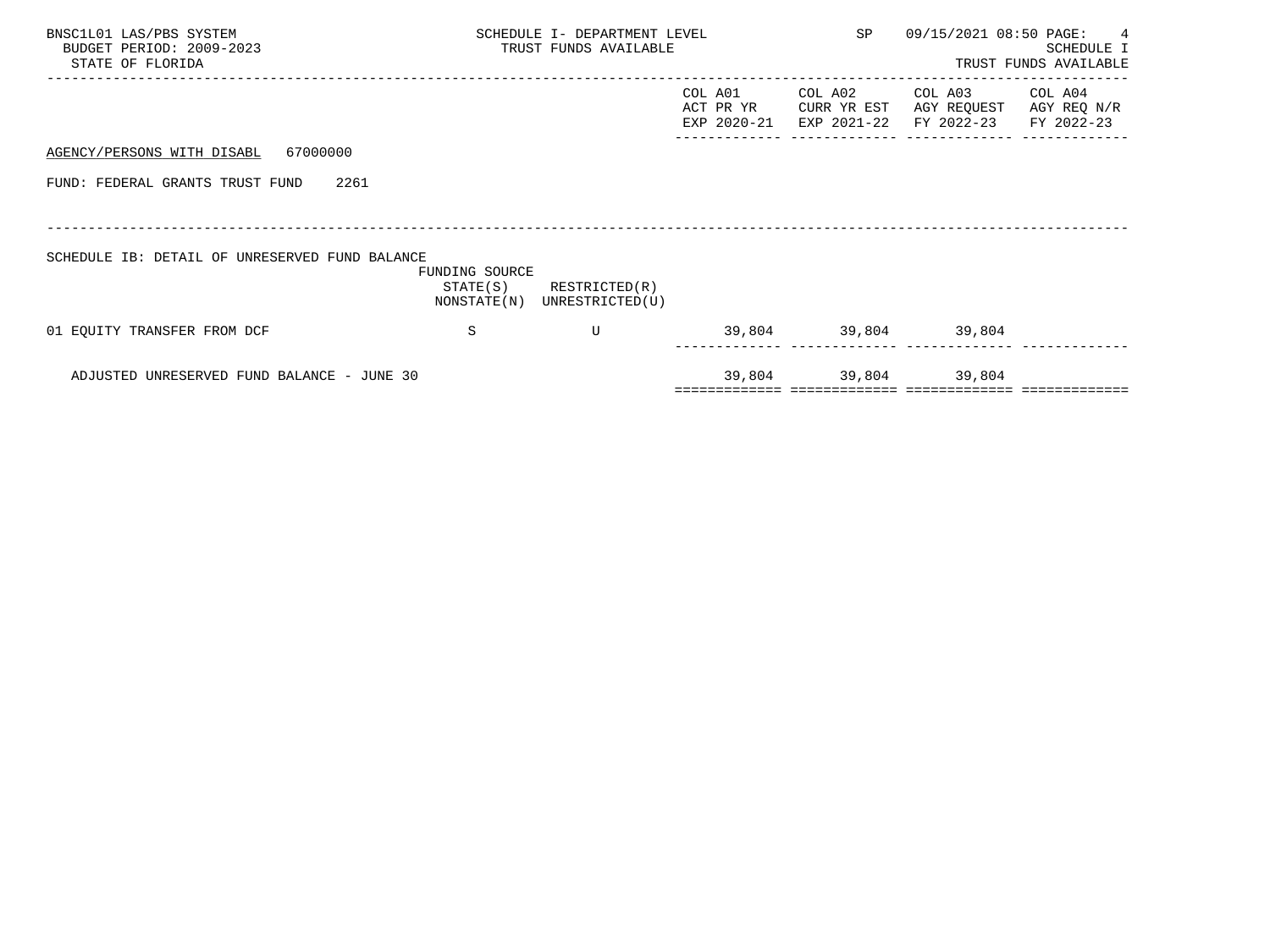| BNSC1L01 LAS/PBS SYSTEM<br>BUDGET PERIOD: 2009-2023<br>STATE OF FLORIDA |                         |      |                 |                  | SCHEDULE I- DEPARTMENT LEVEL<br>TRUST FUNDS AVAILABLE |        |                | SP                                  | 09/15/2021 08:50 PAGE:                                                                                         | -5<br><b>SCHEDULE I</b><br>TRUST FUNDS AVAILABLE |
|-------------------------------------------------------------------------|-------------------------|------|-----------------|------------------|-------------------------------------------------------|--------|----------------|-------------------------------------|----------------------------------------------------------------------------------------------------------------|--------------------------------------------------|
|                                                                         |                         |      |                 |                  |                                                       |        |                |                                     | COL A01 COL A02 COL A03<br>ACT PR YR CURR YR EST AGY REQUEST AGY REQ N/R<br>EXP 2020-21 EXP 2021-22 FY 2022-23 | COL A04<br>FY 2022-23                            |
| AGENCY/PERSONS WITH DISABL 67000000                                     |                         |      |                 |                  |                                                       |        |                |                                     |                                                                                                                |                                                  |
| FUND: OPERATIONS AND MAINT TF                                           | 2516                    |      |                 |                  |                                                       |        |                |                                     |                                                                                                                |                                                  |
| SECTION I: DETAIL OF REVENUES                                           |                         |      |                 |                  |                                                       |        |                |                                     |                                                                                                                |                                                  |
|                                                                         | REVENUE CAP SVC<br>CODE | CHG% | AUTH            |                  | MATCHING %<br>ST I/C LOC I/C NO.                      | CFDA   |                |                                     |                                                                                                                |                                                  |
| 01 AHCA 2474 MEDICAID ADMIN CLAIM                                       |                         |      |                 |                  |                                                       |        |                |                                     |                                                                                                                |                                                  |
|                                                                         | 001510 NO 0.0           |      |                 | 20.197 0.50 C    | 0.00                                                  | 93.778 | 27,645,751     | 28,008,250                          | 28,008,250                                                                                                     | 2,027,421                                        |
| 01 AHCA 2474 MEDICAID TRANSFERS                                         | 001510 NO 0.0           |      | 393.065 38.76 C |                  | 0.00                                                  | 93.778 | 48,919,344     | 54,094,087                          | 54,094,087                                                                                                     |                                                  |
| 02 AHCA 2474 MEDICAID ADMIN CLAIM                                       |                         |      |                 |                  |                                                       |        |                |                                     |                                                                                                                |                                                  |
| 03 CLIENT CARE-THIRD PARTY PAYMENTS                                     | 001510 NO 0.0           |      | 20.197          | 0.50C            | 0.00                                                  |        | 93.778 185,678 |                                     |                                                                                                                |                                                  |
| 05 REFUNDS                                                              | 000109 NO               | 0.0  | 393.0661        | 0.00             | 0.00                                                  |        |                | 4, 127, 364 4, 010, 664 4, 010, 664 |                                                                                                                |                                                  |
|                                                                         | 001800 NO 0.0           |      | 20.197          | 0.00             | 0.00                                                  |        | 42,206         |                                     |                                                                                                                |                                                  |
| 08 SALES OF INVESTMENTS                                                 | 002000 NO 0.0           |      |                 |                  | 0.00                                                  |        |                |                                     |                                                                                                                |                                                  |
| 13 PRIOR YR WARRANT CANCELLATIONS                                       |                         |      | 20.197          | 0.00             |                                                       |        | 100,000        |                                     |                                                                                                                |                                                  |
|                                                                         | 003700 NO 0.0           |      | 20.197          | 0.00             | 0.00                                                  |        | 995            |                                     | 995 995                                                                                                        |                                                  |
| TOTAL TO LINE B IN SECTION IV                                           |                         |      |                 |                  |                                                       |        |                |                                     |                                                                                                                | 2,027,421                                        |
|                                                                         |                         |      |                 |                  |                                                       |        |                |                                     |                                                                                                                |                                                  |
| SECTION II: DETAIL OF NONOPERATING EXPENDITURES                         |                         |      |                 |                  |                                                       |        |                |                                     |                                                                                                                |                                                  |
|                                                                         |                         |      |                 | OBJECT<br>CODE   | TRANSFER CFDA<br>TO BE                                | NO.    |                |                                     |                                                                                                                |                                                  |
| A1 SWCAP TRANSFERS TO GENERAL REVENUE                                   |                         |      |                 | 810000           |                                                       |        | 204,243        |                                     |                                                                                                                |                                                  |
| 01 GENERAL REVENUE SERVICE CHARGE<br>01 TRANSFER FROM BE 67100200       |                         |      |                 | 880800<br>810000 |                                                       |        | 64<br>38,700-  |                                     |                                                                                                                |                                                  |
| 02 TRANSFER TO BE 67100200                                              |                         |      |                 | 810000           | 67100200                                              |        |                |                                     | 5,297,157                                                                                                      |                                                  |
| 03 TRANSFER FROM BE 67100300                                            |                         |      |                 | 899000           |                                                       |        |                |                                     | $5,297,157-$                                                                                                   |                                                  |
| 03 TRANSFER FROM BE 67100200<br>05 TRANSFER TO BE 67100100              |                         |      |                 | 810000           | 810000 67100100                                       |        | 47,556,329-    |                                     |                                                                                                                |                                                  |
| 06 TR/HCTF/BSC/COST TO AHCA 2003                                        |                         |      |                 | 810000           |                                                       |        | 49,631         |                                     |                                                                                                                |                                                  |
| 06 REFUND OF NON-STATE REVENUES                                         |                         |      |                 | 860066<br>999000 |                                                       |        | 100,000        |                                     | 50                                                                                                             |                                                  |
| 07 5% TRUST FUND RESEERVE<br>08 RETIREMENT ADJUSTMENTS                  |                         |      |                 | 899000           |                                                       |        |                | 244,348                             |                                                                                                                |                                                  |
| 09 RETIREMENT ADJUSTMENTS                                               |                         |      |                 | 899000           |                                                       |        |                | 40,774                              |                                                                                                                |                                                  |
| 11 TRANSFER TO BE 67100500                                              |                         |      |                 | 810000           | 67100500                                              |        | 38,700         | 14,501,421                          |                                                                                                                |                                                  |
| 12 TRANSFER TO BE 67100400<br>12 TRANSFER FROM 67100200                 |                         |      |                 | 810000<br>810000 | 67100400                                              |        |                | 14,501,421-                         | 3,408,693<br>$3,408,693-$                                                                                      |                                                  |
| 13 RETIREMENT ADJUSTMENTS                                               |                         |      |                 | 899000           |                                                       |        |                | 53,334                              |                                                                                                                |                                                  |
| 15 TRANSFER FROM BE 67100200<br>17 HCBS WAIVER DOUBLE BUDGET            |                         |      |                 | 810000<br>899000 |                                                       |        |                | 14,180,087-<br>876,896,358-         | 14,560,504-<br>908,785,410-                                                                                    |                                                  |
|                                                                         |                         |      |                 |                  |                                                       |        |                |                                     |                                                                                                                |                                                  |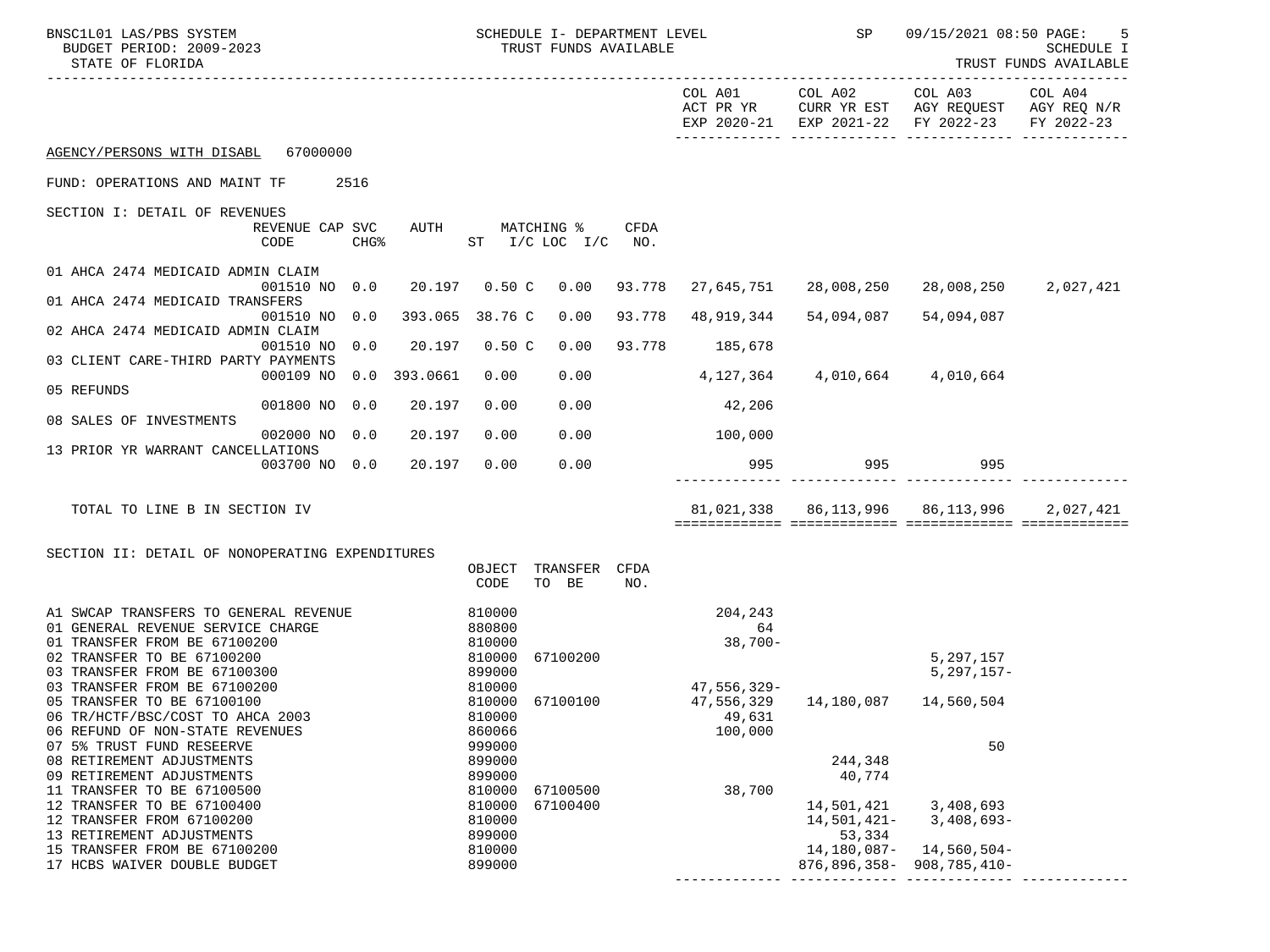|                                                                                                                                 | SP SP                                                                                                       |                                                                                                                                                                             | SCHEDULE I<br>TRUST FUNDS AVAILABLE                                |                                                                                                                                                                                                                                                                         |
|---------------------------------------------------------------------------------------------------------------------------------|-------------------------------------------------------------------------------------------------------------|-----------------------------------------------------------------------------------------------------------------------------------------------------------------------------|--------------------------------------------------------------------|-------------------------------------------------------------------------------------------------------------------------------------------------------------------------------------------------------------------------------------------------------------------------|
|                                                                                                                                 |                                                                                                             |                                                                                                                                                                             |                                                                    | COL A04                                                                                                                                                                                                                                                                 |
|                                                                                                                                 |                                                                                                             |                                                                                                                                                                             |                                                                    |                                                                                                                                                                                                                                                                         |
|                                                                                                                                 |                                                                                                             |                                                                                                                                                                             |                                                                    |                                                                                                                                                                                                                                                                         |
| OBJECT TRANSFER CFDA<br>CODE<br>TO BE<br>NO.                                                                                    |                                                                                                             |                                                                                                                                                                             |                                                                    |                                                                                                                                                                                                                                                                         |
|                                                                                                                                 |                                                                                                             |                                                                                                                                                                             |                                                                    |                                                                                                                                                                                                                                                                         |
|                                                                                                                                 |                                                                                                             |                                                                                                                                                                             |                                                                    |                                                                                                                                                                                                                                                                         |
| OBJECT<br>CODE                                                                                                                  |                                                                                                             |                                                                                                                                                                             |                                                                    |                                                                                                                                                                                                                                                                         |
| 991000<br>991000<br>991000<br>991000<br>991000<br>991000<br>991000<br>991000<br>991000<br>991000<br>991000<br>991000<br>991000  | 123,729<br>310,134<br>17,170<br>4,500,871<br>6,317,119                                                      |                                                                                                                                                                             |                                                                    |                                                                                                                                                                                                                                                                         |
|                                                                                                                                 |                                                                                                             |                                                                                                                                                                             |                                                                    |                                                                                                                                                                                                                                                                         |
|                                                                                                                                 |                                                                                                             |                                                                                                                                                                             |                                                                    |                                                                                                                                                                                                                                                                         |
| (A)<br>(B)<br>(C)<br>(D)<br>(E)<br>(F)<br>(G)<br>(H)<br>$(\lrcorner)$<br>TOTAL UNRESERVED FUND BALANCE FROM STATEWIDE CFO FILE: | 81,021,338<br>112,062,633<br>78,411,845<br>353,938<br>3,298,428<br>29,998,422<br>26, 215, 579<br>30,981,800 | 86, 113, 996<br>112,329,575<br>968,206,381<br>9,089,228<br>11,591,868<br>11,591,868                                                                                         | 86,113,996<br>97,705,864<br>1004,301,892<br>2,189,332<br>2,189,332 | 2,027,421<br>2,027,421<br>2, 218, 427                                                                                                                                                                                                                                   |
|                                                                                                                                 |                                                                                                             | SCHEDULE I- DEPARTMENT LEVEL<br>TRUST FUNDS AVAILABLE<br>$3,692,920-$<br>$3 -$<br>$1 -$<br>151,165–<br>3,549,617-<br>$3,690,691-$<br>4,146-<br>$3,782,843-$<br>$3,782,843-$ | $3,963,323-$                                                       | 09/15/2021 08:50 PAGE:<br>COL A01 COL A02 COL A03<br>ACT PR YR CURR YR EST AGY REQUEST AGY REQ N/R<br>EXP 2020-21 EXP 2021-22 FY 2022-23 FY 2022-23<br>$353,938$ $876,557,902 - 908,785,360 -$<br>31,041,295 26,215,579 11,591,868<br>908,785,360-<br>$876, 557, 902 -$ |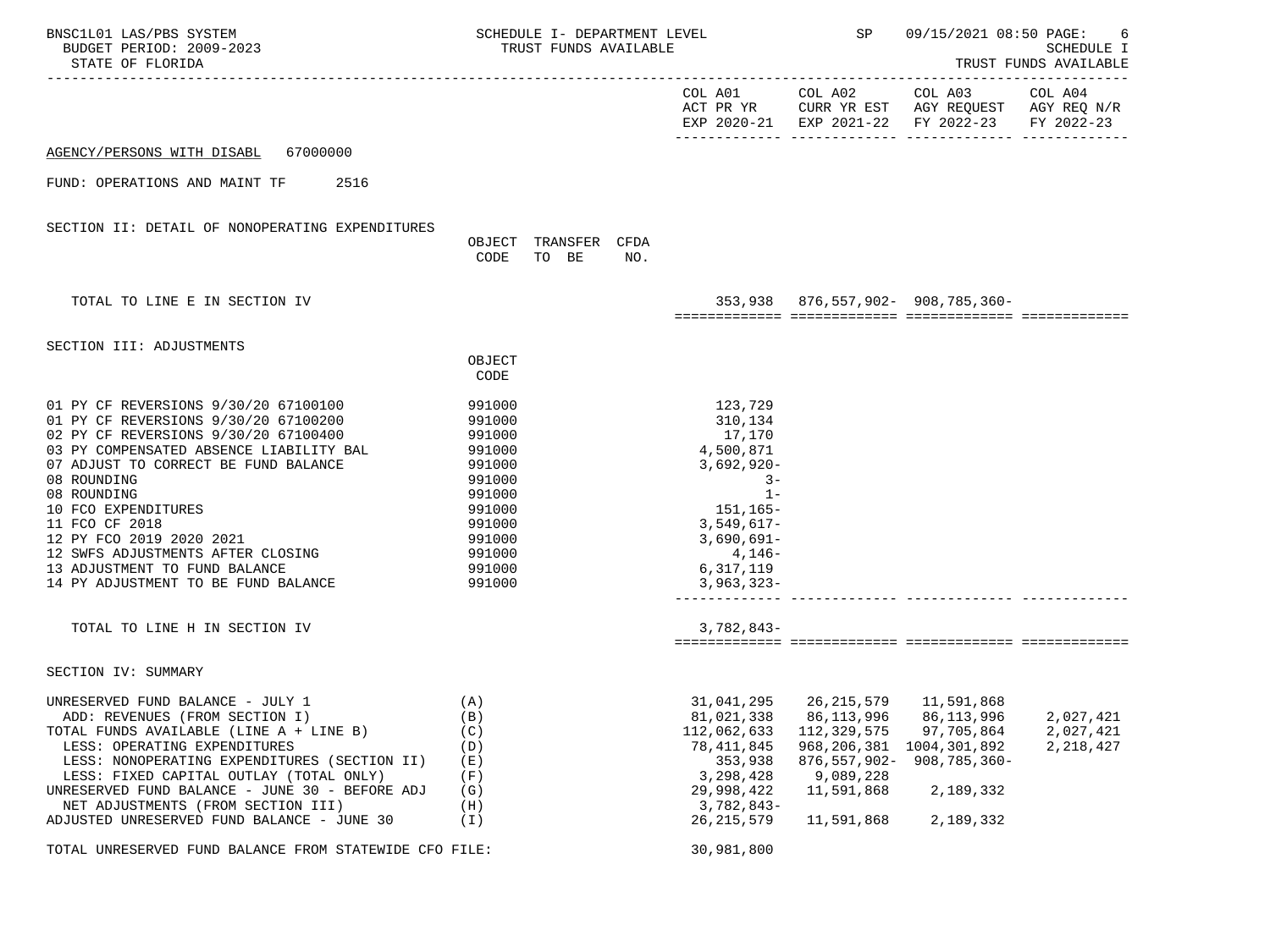| BNSC1L01 LAS/PBS SYSTEM<br>BUDGET PERIOD: 2009-2023<br>STATE OF FLORIDA                 | SCHEDULE I- DEPARTMENT LEVEL<br>TRUST FUNDS AVAILABLE |                                                            |         | SP                                                                     | 09/15/2021 08:50 PAGE: 7                                                                       | SCHEDULE I<br>TRUST FUNDS AVAILABLE |
|-----------------------------------------------------------------------------------------|-------------------------------------------------------|------------------------------------------------------------|---------|------------------------------------------------------------------------|------------------------------------------------------------------------------------------------|-------------------------------------|
|                                                                                         |                                                       |                                                            | COL A01 | COL A02                                                                | COL A03<br>ACT PR YR CURR YR EST AGY REQUEST AGY REQ N/R<br>EXP 2020-21 EXP 2021-22 FY 2022-23 | COL A04<br>FY 2022-23               |
| AGENCY/PERSONS WITH DISABL 67000000                                                     |                                                       |                                                            |         |                                                                        |                                                                                                |                                     |
| FUND: OPERATIONS AND MAINT TF<br>2516                                                   |                                                       |                                                            |         |                                                                        |                                                                                                |                                     |
| SCHEDULE IB: DETAIL OF UNRESERVED FUND BALANCE                                          | FUNDING SOURCE                                        | $STATE(S)$ RESTRICTED $(R)$<br>NONSTATE(N) UNRESTRICTED(U) |         |                                                                        |                                                                                                |                                     |
| 01 MEDICAID TRANSFERS<br>01 MEDICAID TRANSFERS<br>01 MEDICAID ADMINISTRATION - INDIRECT | $\mathbf N$<br>N<br>$_{\rm N}$                        | $R \sim$<br>$\mathbb R$<br>$\mathbf{U}$                    |         | 5, 297, 157 5, 297, 157<br>2,070,128 2,189,332<br>20,918,422 4,224,583 |                                                                                                |                                     |
| ADJUSTED UNRESERVED FUND BALANCE - JUNE 30                                              |                                                       |                                                            |         | 26, 215, 579 11, 591, 868 2, 189, 332                                  |                                                                                                |                                     |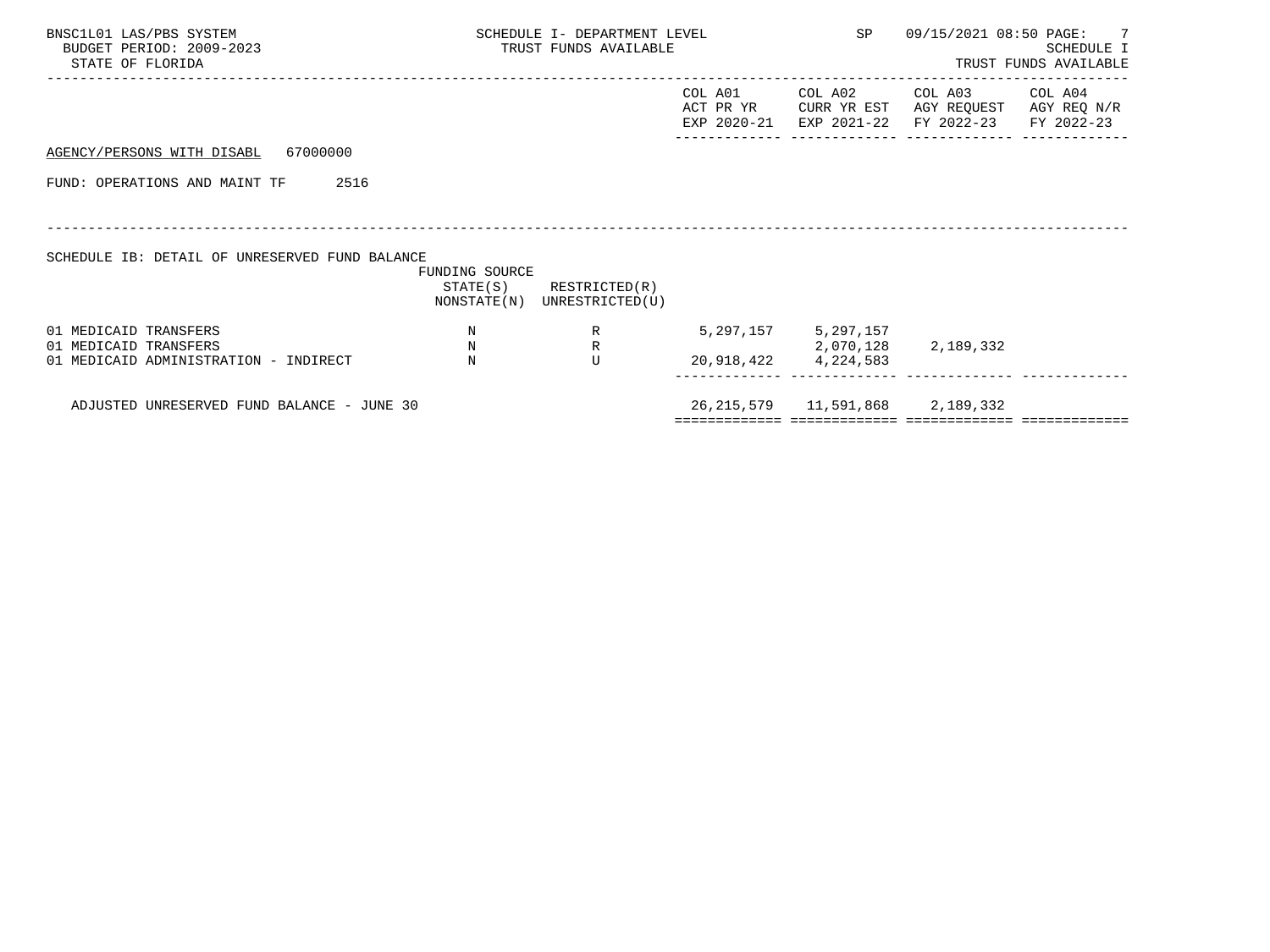| BNSC1L01 LAS/PBS SYSTEM<br>BUDGET PERIOD: 2009-2023<br>STATE OF FLORIDA                                                                                                                                                                                                                                                                                                                                    |                         |        |                                                                                                  | SCHEDULE I- DEPARTMENT LEVEL<br>TRUST FUNDS AVAILABLE |      |                                                                                                                      | SP                                         | 09/15/2021 08:50 PAGE:                                                                                                    | 8<br>SCHEDULE I<br>TRUST FUNDS AVAILABLE |
|------------------------------------------------------------------------------------------------------------------------------------------------------------------------------------------------------------------------------------------------------------------------------------------------------------------------------------------------------------------------------------------------------------|-------------------------|--------|--------------------------------------------------------------------------------------------------|-------------------------------------------------------|------|----------------------------------------------------------------------------------------------------------------------|--------------------------------------------|---------------------------------------------------------------------------------------------------------------------------|------------------------------------------|
|                                                                                                                                                                                                                                                                                                                                                                                                            |                         |        |                                                                                                  |                                                       |      |                                                                                                                      |                                            | COL A01 COL A02 COL A03<br>ACT PR YR CURR YR EST AGY REQUEST AGY REQ N/R<br>EXP 2020-21 EXP 2021-22 FY 2022-23 FY 2022-23 | COL A04                                  |
| AGENCY/PERSONS WITH DISABL 67000000                                                                                                                                                                                                                                                                                                                                                                        |                         |        |                                                                                                  |                                                       |      |                                                                                                                      |                                            |                                                                                                                           |                                          |
| FUND: SOCIAL SVCS BLK GRT TF 2639                                                                                                                                                                                                                                                                                                                                                                          |                         |        |                                                                                                  |                                                       |      |                                                                                                                      |                                            |                                                                                                                           |                                          |
| SECTION I: DETAIL OF REVENUES                                                                                                                                                                                                                                                                                                                                                                              | REVENUE CAP SVC<br>CODE | $CHG\$ |                                                                                                  | AUTH MATCHING %<br>ST $I/C$ LOC $I/C$ NO.             | CFDA |                                                                                                                      |                                            |                                                                                                                           |                                          |
| 01 SSBG TRN FROM DCF 2639                                                                                                                                                                                                                                                                                                                                                                                  | 001510 NO 0.0           |        |                                                                                                  |                                                       |      | 215.32  0.00  0.00  93.667  12,317,311  12,502,120  12,431,140                                                       |                                            |                                                                                                                           |                                          |
| 02 REFUNDS                                                                                                                                                                                                                                                                                                                                                                                                 | 001800 NO 0.0           | 215.31 | 0.00                                                                                             | 0.00                                                  |      |                                                                                                                      | 1,282 1,000 1,000                          |                                                                                                                           |                                          |
| TOTAL TO LINE B IN SECTION IV                                                                                                                                                                                                                                                                                                                                                                              |                         |        |                                                                                                  |                                                       |      |                                                                                                                      | 12, 318, 593   12, 503, 120   12, 432, 140 |                                                                                                                           |                                          |
| SECTION II: DETAIL OF NONOPERATING EXPENDITURES                                                                                                                                                                                                                                                                                                                                                            |                         |        | CODE                                                                                             | OBJECT TRANSFER CFDA<br>TO BE                         | NO.  |                                                                                                                      |                                            |                                                                                                                           |                                          |
| RT RETIREMENT ADJUSTMENTS<br>01 TRANSFER UNRESTRICTED CASH TO 67100200<br>01 TRANSFER UNRESTRICTED CASH FROM 67100100<br>01 TRANSFER UNRESTRICTED CASH FROM 67100100<br>01 TRANSFER UNRESTRICTED CASH FR 67100100<br>02 TRANSFER UNRESTRICTED CASH FROM 67100100 810000 67100200<br>02 TRANSFER UNRESTRICTED CASH TO 67100300 810000 67100300<br>03 TRANSFER UNRESTRICTED CASH TO 67100400 810000 67100400 |                         |        | 899000<br>810000<br>810000                                                                       | 67100200<br>810000 67100300<br>810000 67100500        |      | 539,942<br>1,276,319-<br>1,069,580-<br>$990,579-$<br>539,942-<br>1,069,580                                           | 10,322                                     | $33,480 - 33,480 -$                                                                                                       |                                          |
| 04 TRANSFER UNRESTRICTED CASH TO 67100500                                                                                                                                                                                                                                                                                                                                                                  |                         |        |                                                                                                  | 810000 67100500                                       |      | 1,276,319<br>990,579                                                                                                 |                                            | 33,480 33,480                                                                                                             |                                          |
| TOTAL TO LINE E IN SECTION IV                                                                                                                                                                                                                                                                                                                                                                              |                         |        |                                                                                                  |                                                       |      |                                                                                                                      | 10,322                                     |                                                                                                                           |                                          |
| SECTION III: ADJUSTMENTS                                                                                                                                                                                                                                                                                                                                                                                   |                         |        | OBJECT<br>CODE                                                                                   |                                                       |      |                                                                                                                      |                                            |                                                                                                                           |                                          |
| 01 CERTIFIED FORWARD REVERSIONS 9/30/2020<br>01 CERTIFIED FORWARD REVERSIONS 9/30/2020<br>01 FCO CERTIFIED FORWARD FY 2016<br>02 PRIOR YEAR FCO REVERSIONS FY 2018<br>03 FCO CERTIFIED FORWARD FY 2018<br>03 FCO CERTIFIED FORWARD 2015<br>05 ADJUSEMENT TO FUND BALANCE<br>06 PRIOR YEAR COMPENSATED ABSENCE<br>07 ROUNDING<br>11 PY ACCRUAL NOT CF ON TRAIL BALNCE                                       |                         |        | 991000<br>991000<br>991000<br>991000<br>991000<br>991000<br>991000<br>991000<br>991000<br>991000 |                                                       |      | 1,344,385<br>3,000<br>$316,014-$<br>$300,000 -$<br>$399, 307 -$<br>429,372-<br>$475,512-$<br>55<br>$1 -$<br>$9,896-$ |                                            |                                                                                                                           |                                          |